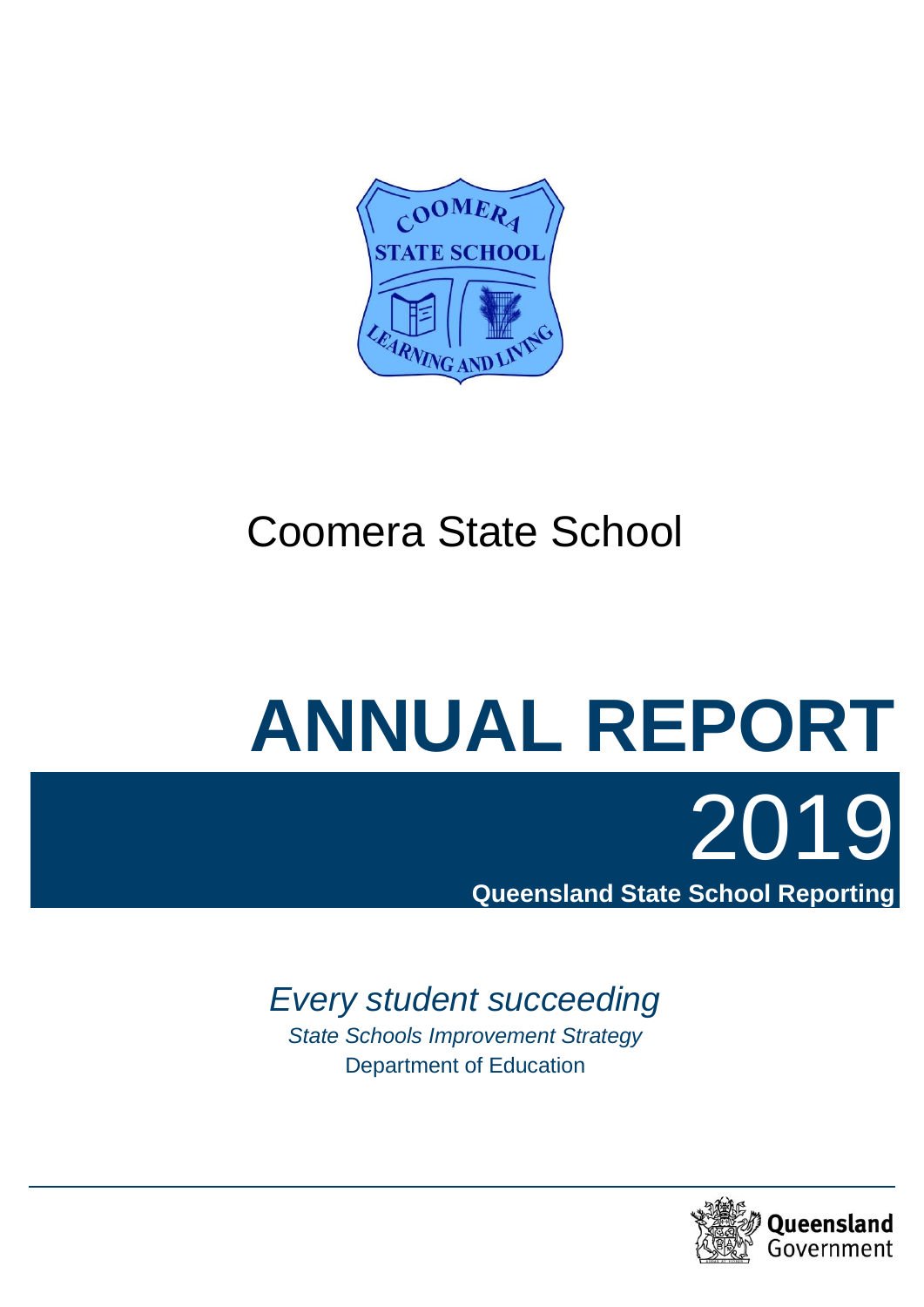# Contact information

| <b>Postal address</b> | Dreamworld Parkway Coomera 4209                                                                                                                                                                                                        |  |  |
|-----------------------|----------------------------------------------------------------------------------------------------------------------------------------------------------------------------------------------------------------------------------------|--|--|
| <b>Phone</b>          | $(07)$ 5519 6333                                                                                                                                                                                                                       |  |  |
| <b>Fax</b>            | $(07)$ 5519 6300                                                                                                                                                                                                                       |  |  |
| <b>Email</b>          | principal@coomerass.eq.edu.au                                                                                                                                                                                                          |  |  |
| <b>Webpages</b>       | Additional information about Queensland state schools is located on:<br>the My School website<br>$\bullet$<br>the Queensland Government data website<br>$\bullet$<br>the Queensland Government schools directory website.<br>$\bullet$ |  |  |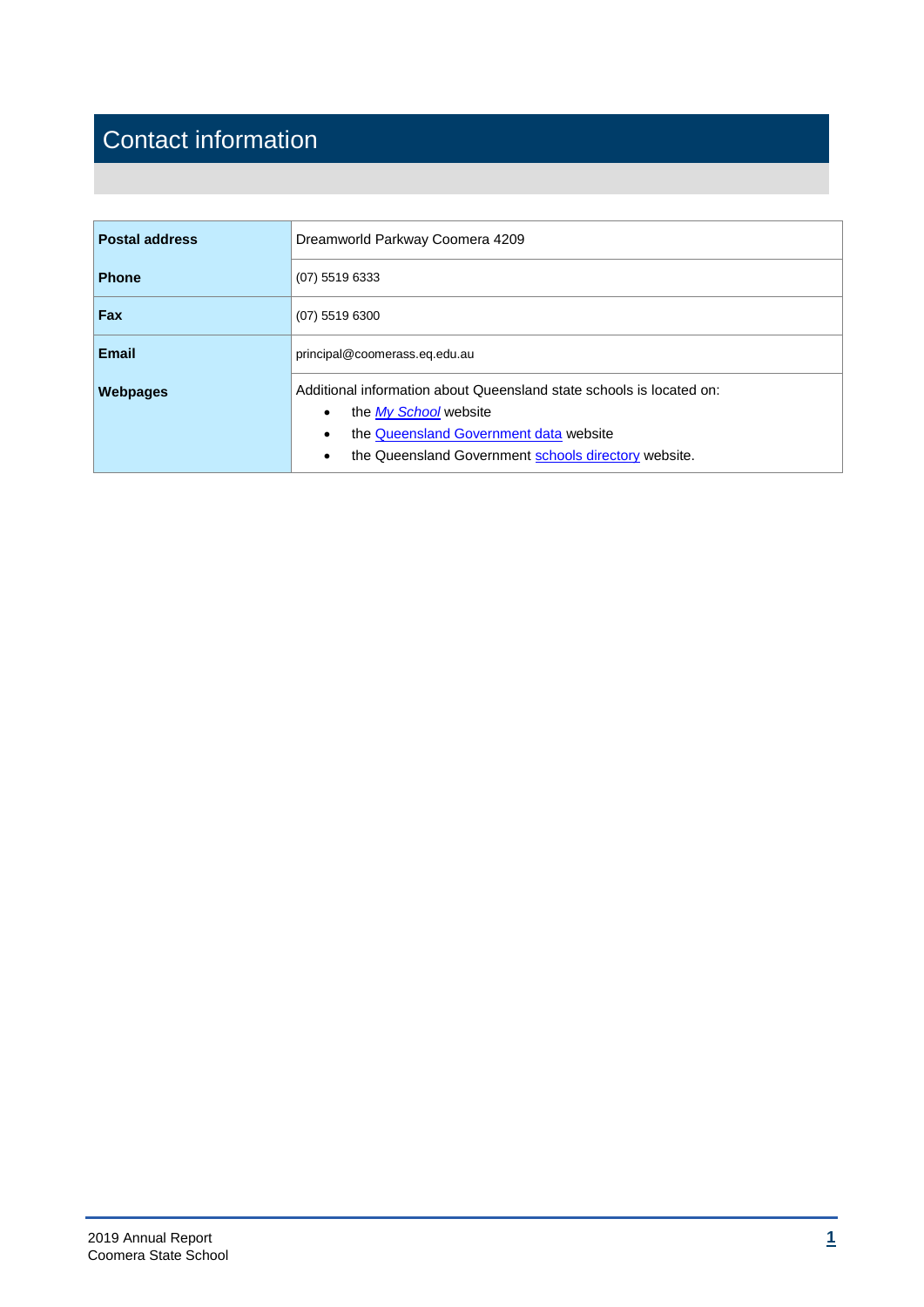# **School overview**

Coomera State School is a well-established primary school located in the rapidly expanding northern Gold Coast growth corridor. Coomera State School strives to provide exceptional learning opportunities for the more than 600 students within its co-educational setting.

Founded in 1873, Coomera State School caters for students in all primary school year levels. We are committed to providing exceptional education to meet the needs of 21st century learners, whilst encouraging respectful citizens and future leaders. Building on almost 150 years of history and traditions, we are fortunate to be situated in a leafy environment and enjoy an inclusive and diverse community.

Our vision of Exceptional Learning - Every Student - Every Day is enacted through our systematic approach to the implementation of the Australian Curriculum. Professional Learning Teams collaboratively analyse student learning on a weekly basis and have a focus on identifying key elements of the curriculum to be taught. These teams then collectively plan for differentiation based on the identified next step in each student's learning.

Coomera State School aspires to offer exceptional opportunities across the academic, cultural, artistic and sporting arenas. Students are encouraged to participate in extra-curricular activities from an extensive selection including Japanese, STEAM, chess, literature, wellbeing and public speaking. These opportunities support multiple pathways for students to embrace their future learning endeavours and have seen our school community as the recipient of numerous awards across these areas. Our students benefit from split-cycle air-conditioning which provides an optimal learning environment. We also offer a variety of play areas, including three adventure playgrounds, large grassed oval, asphalt court, Olympic sized long jump track and multiple undercover play areas. The school facilities include a multi-purpose school hall, two fully equipped computer labs, as well as classrooms dedicated to the teaching of STEAM (Science, Technology, Engineering, Arts and Mathematics), Dance/Drama, Japanese, Music, Humanities, Instrumental Music and Science.

Coomera State School prides itself on not only offering numerous and varied learning opportunities for all, but also places high importance on fostering caring and supportive relationships with all members of the school community. Our highly experienced and innovative staff, including teachers, specialists and teacher-aides, are dedicated to ensuring the opportunity for every student to succeed. Our school promotes parent and community involvement in all aspects of school life. The Parent and Citizens association (P&C) is welcoming, actively providing valuable input into the school as well as providing additional educational resources to benefit all students. The P&C also runs a well-stocked uniform shop and tuckshop offering nutritious meals and snacks daily. The P&C President is a member of our longstanding School Council which oversees the strategic direction of the school. Families also have the added convenience of an onsite Out of School Hours Care service, which aligns with our school expectations and Positive Behaviour to Learning approach.





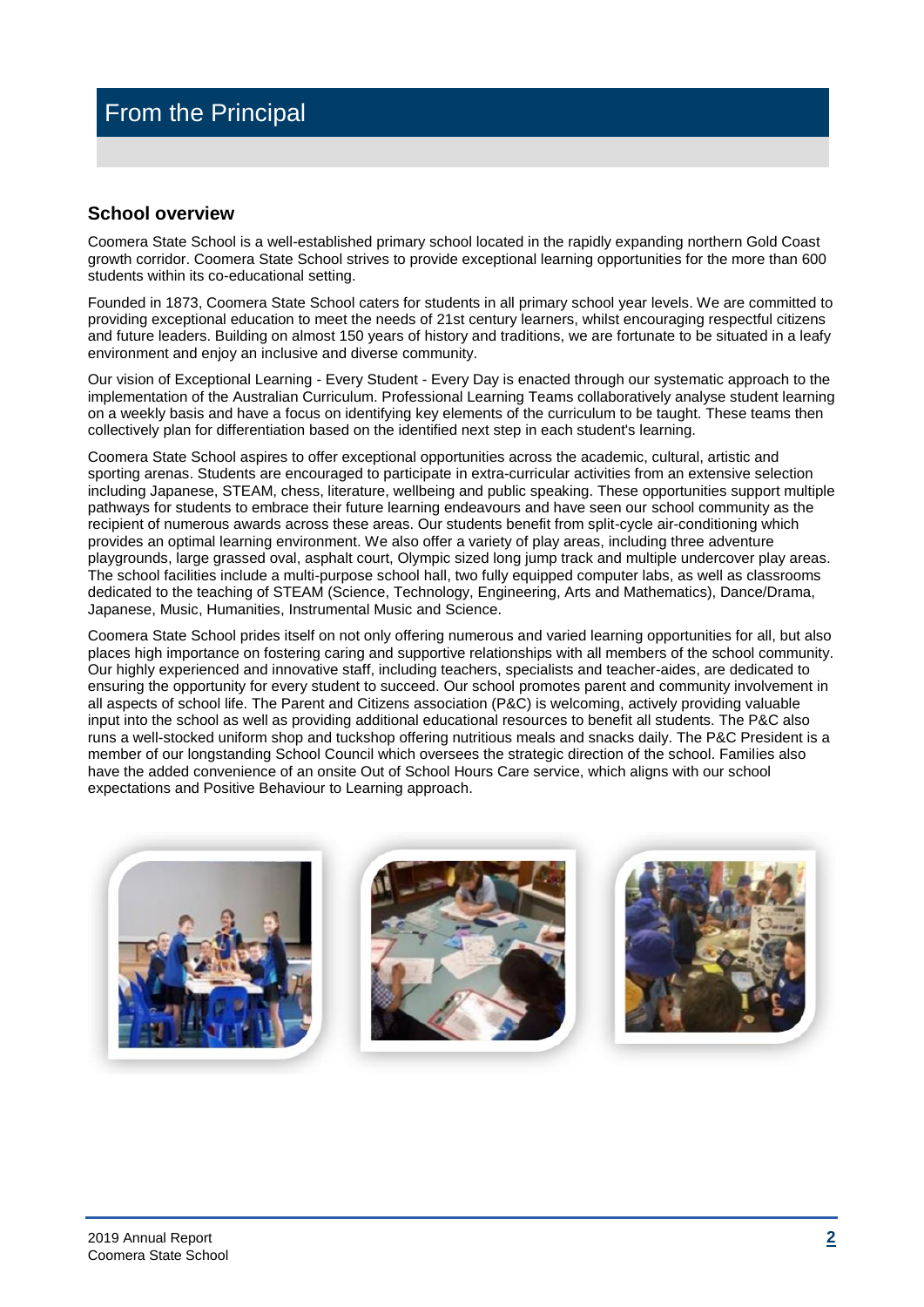# **School progress towards its goals in 2019**

| <b>Focus</b>                               | <b>Actions</b>                                                                                                                                                                                                                                                                                                                                                                                                                                                                                                                                                                                            | <b>Achievement</b>                                                                                                                                                                                                                                                                                                                                                                                                                                                                                                                                                                                                                                                                                     |
|--------------------------------------------|-----------------------------------------------------------------------------------------------------------------------------------------------------------------------------------------------------------------------------------------------------------------------------------------------------------------------------------------------------------------------------------------------------------------------------------------------------------------------------------------------------------------------------------------------------------------------------------------------------------|--------------------------------------------------------------------------------------------------------------------------------------------------------------------------------------------------------------------------------------------------------------------------------------------------------------------------------------------------------------------------------------------------------------------------------------------------------------------------------------------------------------------------------------------------------------------------------------------------------------------------------------------------------------------------------------------------------|
| Improving in Literacy                      | $\blacktriangleright$<br>Embed agreed research- based<br>literacy methods<br>Teaching practices shared in<br>➤<br>Professional Learning Team<br>sessions to ensure highly<br>effective pedagogical practices                                                                                                                                                                                                                                                                                                                                                                                              | Student progress monitored and as a<br>$\checkmark$<br>result reading goals and feedback<br>provided to support students to<br>achievement of goals<br>$\checkmark$ Teaching practices shared in year<br>level Professional Learning Team sessions<br>$\checkmark$ Coaches employed in each sector of<br>the school provided mentoring, modelling<br>and coaching of exemplar practices<br>$\checkmark$ Year 3 NAPLAN reading, spelling and<br>grammar and punctuation above similar<br>State Schools with 55% of students<br>achieving in the top 2 bands for reading<br>$\checkmark$ Year 5 NAPLAN reading, spelling,<br>grammar and punctuation means similar to<br><b>State and National means</b> |
| Positive Behaviour for<br>Learning         | $\blacktriangleright$<br>Embed the seven essential<br>features to support positive<br>behaviour for learning                                                                                                                                                                                                                                                                                                                                                                                                                                                                                              | $\checkmark$ School-wide explicit teaching of<br>behaviours expectations and social<br>emotional learning<br>$\checkmark$ School-wide systems for encouraging<br>expected behaviours and discouraging<br>inappropriate behaviours<br>$\checkmark$ Student progress is monitored on a<br>weekly basis and supports are identified to<br>enhance learning.<br>$\checkmark$ All teaching staff involved in<br>Professional Learning Team sessions<br>once a week to analyse student progress<br>and share teaching ideas                                                                                                                                                                                  |
| <b>Guaranteed and Viable</b><br>Curriculum | $\blacktriangleright$<br>Work with Professional Learning<br>Teams to reach agreement on<br>Guaranteed Curriculum (What<br>do we want students to learn?<br>$\blacktriangleright$<br>Develop agreed team Learning<br>Intentions and Proficiency<br>Statements. Refine the process<br>of setting team checkpoints<br>(How will we know when<br>students have learnt it?')<br>Deliver a fluid program of<br>➤<br>additional teaching of<br>Mathematical concepts that<br>includes extension (RTI- LEAP)<br>based on team checkpoints and<br>data (What will we do if students<br>do not learn it/if they do? | $\checkmark$ The Guaranteed and Viable process is<br>used to ensure all eight learning areas are<br>focused on what is essential to know and<br>what is nice to know<br>$\checkmark$<br>Agreement on what proficiency looks<br>like by agreeing on Learning Intentions<br>and Success Criteria. The team creates<br>team devised checkpoints/formative<br>assessments to check for student<br>understanding.<br>RTI is used to provide additional<br>$\checkmark$<br>teaching in order to reach or extend<br>proficiency.<br>Professional Learning Team discuss<br>$\checkmark$<br>effective teaching practice to support<br>student achievement                                                       |

# **Future Outlook – 2019 Explicit Improvement Agenda**

| <b>Focus</b>         | <b>Actions</b>                                                                                                                   | <b>Success Criteria</b>                                                              |
|----------------------|----------------------------------------------------------------------------------------------------------------------------------|--------------------------------------------------------------------------------------|
| Targeted<br>Teaching | Implement the Australian Curriculum across<br>all year levels and all learning areas.                                            | $\checkmark$ 80% of students achieving at or above<br>benchmark in English.          |
|                      | Develop capacity of teachers to deconstruct<br>the curriculum intent of English summative<br>assessment tasks to inform planning | $\checkmark$ NAPLAN – 100% of Year 3 & 5 students at<br>NMS for Reading and Writing. |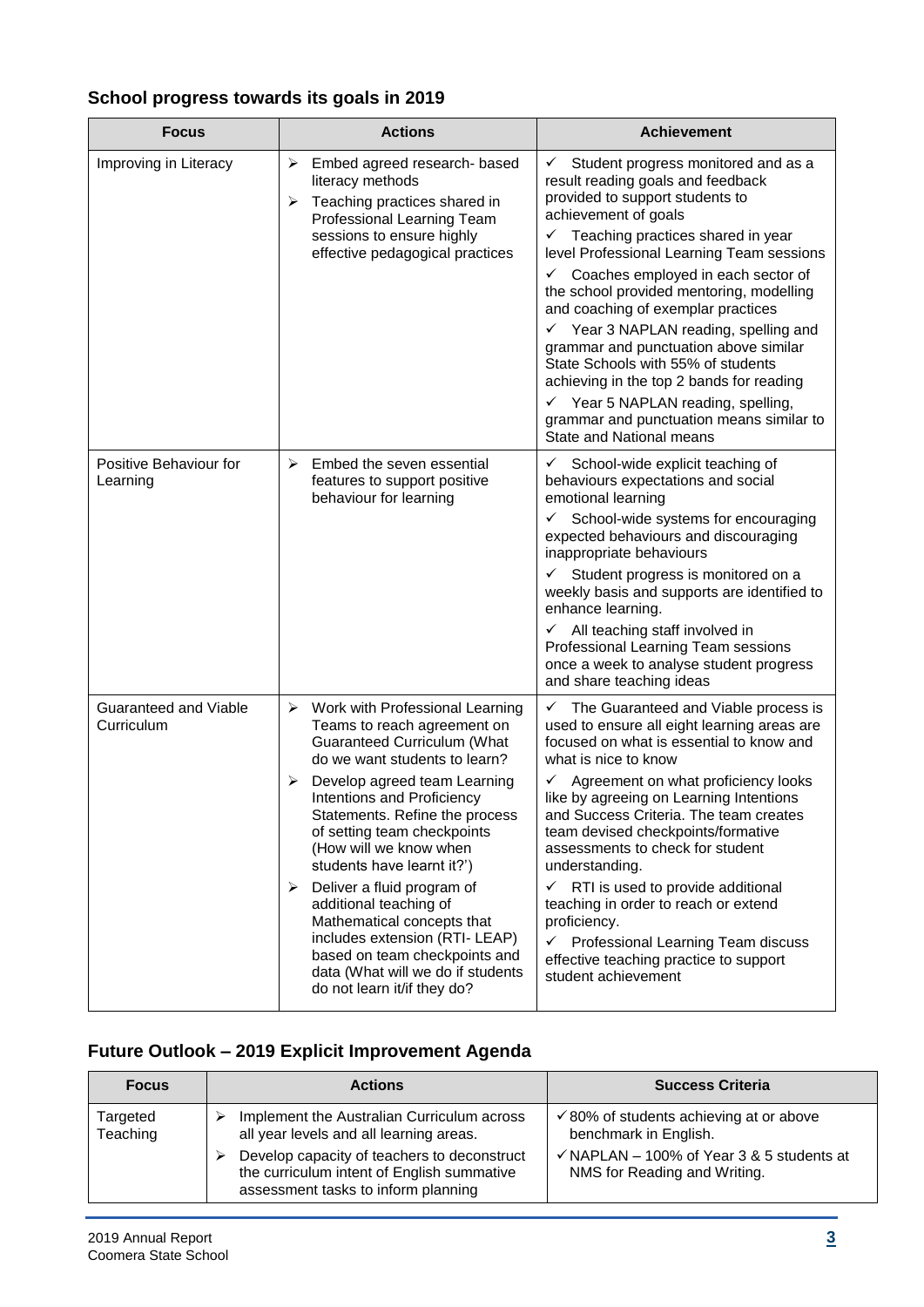|                               | ≻<br>≻<br>≻                | Implement Data Management of Students<br>through Short Term Data Cycles, focusing on<br>English achievement.<br>Implement through instructional coaching<br>cycles a whole school approach to levelled<br>reading based on the Gradual Release of<br>Responsibility.<br>Design and begin to implement through<br>instructional coaching, an English lesson<br>structure focusing on making learning visible                                                                                                                                                                                                                                                                                                                                                                                                                                                                                          | $\overline{\checkmark}$ PM reading - 90% of students at/above age<br>average by the end of the year.<br>$\checkmark$ NAPLAN - 100% of students at NMS for<br>Spelling and Language conventions.<br>$\checkmark$ Improvement in Level of Achievement for<br>English, Mathematics and Science in all Year<br>Levels.<br>✓ All teachers successfully participated in PLTs,<br>Collaborative Planning, Moderation and<br>School, Year level and class data                                                                                                                                                                                                                                                                                                                                                                                                                                                                                |
|-------------------------------|----------------------------|------------------------------------------------------------------------------------------------------------------------------------------------------------------------------------------------------------------------------------------------------------------------------------------------------------------------------------------------------------------------------------------------------------------------------------------------------------------------------------------------------------------------------------------------------------------------------------------------------------------------------------------------------------------------------------------------------------------------------------------------------------------------------------------------------------------------------------------------------------------------------------------------------|---------------------------------------------------------------------------------------------------------------------------------------------------------------------------------------------------------------------------------------------------------------------------------------------------------------------------------------------------------------------------------------------------------------------------------------------------------------------------------------------------------------------------------------------------------------------------------------------------------------------------------------------------------------------------------------------------------------------------------------------------------------------------------------------------------------------------------------------------------------------------------------------------------------------------------------|
|                               | ➤                          | and teaching with a literacy focus.<br>Build into curriculum planning the intentional<br>use of current student data to inform teaching<br>as well as to identify the success of teaching.                                                                                                                                                                                                                                                                                                                                                                                                                                                                                                                                                                                                                                                                                                           | conversation coaching.<br>✓ Learning walls evidenced in all classrooms.<br>✓ Differentiation documented in OneSchool.                                                                                                                                                                                                                                                                                                                                                                                                                                                                                                                                                                                                                                                                                                                                                                                                                 |
| Successful<br><b>Students</b> | ➤                          | $\triangleright$ Continue to engage students,<br>parents/guardians and community members<br>on the importance of actively attending school<br>through frequent communication and reward<br>systems based on attendance and<br>achievement.<br>$\triangleright$ Employ an Engagement Teacher focusing on<br>whole school behaviour data analysis,<br>intervention for targeted students and building<br>productive partnerships with families.<br>$\triangleright$ Engage all staff in the Positive Behaviour for<br>Learning implementation and refine the<br>process based on whole school data<br>collection.<br>$\triangleright$ Build awareness of students who identify<br>English as an Additional Language or Dialect,<br>and the impact this has upon their learning.<br>Develop and implement (through coaching) a<br>whole school approach to inclusive Early and<br>Ongoing Intervention. | $\checkmark$ Whole school attendance rate of 92%.<br>$\checkmark$ Attendance tracking and conversations with<br>home embedded within all classrooms.<br>$\checkmark$ 80% of students in the green zone.<br>√ Targeted Behaviour Plans (TBPs)<br>implemented consistently with classrooms.<br>$\checkmark$ Decreasing number of major and minor<br>behaviour incidents throughout the year.<br>$\checkmark$ Family engagement with TBPs increased.<br>$\checkmark$ 100% of case managed students show an<br>increase in achievement across year.<br>← Lesson observations reflect differentiation<br>and intervention for EAL/D students.<br>$\checkmark$ 100% of students achieving semester ICP<br>goals.<br>← Lesson observations reflect intervention<br>targeted towards ICP students.                                                                                                                                            |
| Productive<br>Partnerships    | ≻<br>➤<br>⋗<br>≻<br>➤<br>≻ | Collaboratively develop shared beliefs and<br>understandings on the purpose of Coomera<br>State School, staff and students.<br>Develop and implement whole school data<br>collection processes based on principles of<br>accuracy, relevance and transparency.<br>Build the data literacy of all staff to develop a<br>culture of shared responsibilities and<br>accountability where all staff take ownership<br>of every student's learning.<br>Implement the Developing Performance<br>Framework for all staff, based on the<br>Australian Institute for Teaching and School<br>Leadership frameworks.<br>Implement elements of the Community<br>Engagement Framework, making informed<br>decisions to promote active community<br>engagement in the school.<br>Develop and implement a whole school<br>approach to promoting staff and student<br>wellbeing using the Wellbeing framework.       | $\checkmark$ SOS shows increasing confidence of<br>teachers and students.<br>✓ Classroom and school practices reflect<br>research base.<br>√ Whole School Data Plan enacted.<br>$\checkmark$ Increase in accuracy and use of data in<br>decision-making.<br>$\checkmark$ Increased community engagement.<br>$\checkmark$ 100% of teaching staff engage in data<br>conversations every term.<br>✓ Data conversations increase in effectiveness<br>throughout the year.<br>$\checkmark$ 100% of staff complete an APDP and reflect<br>on outcomes.<br>$\checkmark$ Staff actively engage in improving their<br>professional practice.<br>$\checkmark$ SOS reflects increasing confidence in the<br>school by parents.<br>$\checkmark$ Increased community engagement with the<br>school.<br>✓ SOS 100% of staff say morale is good at<br>Coomera State School.<br>$\checkmark$ The school is a calm and supportive work<br>environment. |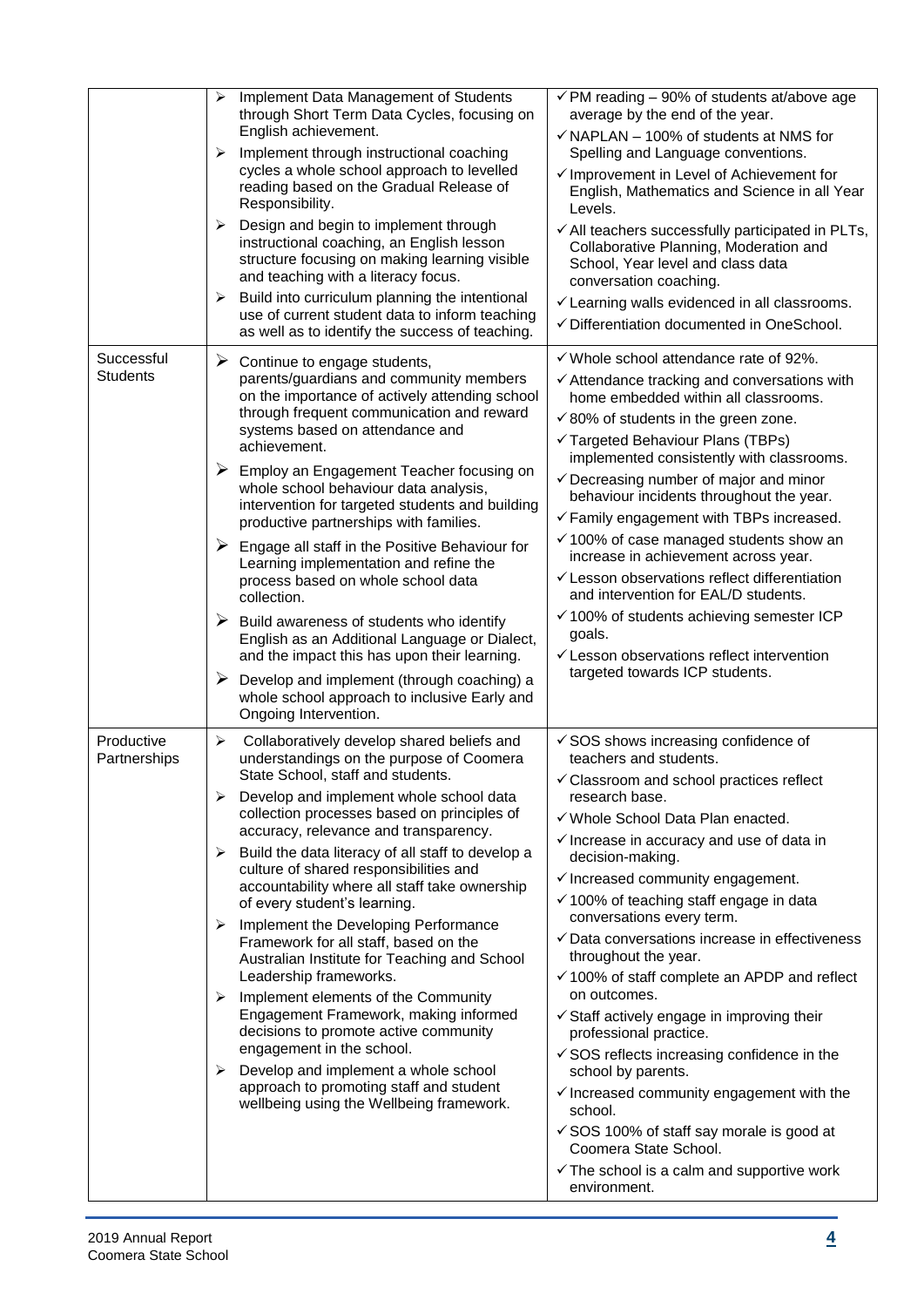# Our school at a glance

# **School profile**

**Coeducational or single sex** Coeducational **Independent public school** No Year levels offered in 2019 Early Childhood - Year 6

# **Characteristics of the student body**

# **Student enrolments**

| <b>Enrolment category</b>          | 2017 | 2018 | 2019 |
|------------------------------------|------|------|------|
| Total                              | 775  | 697  | 591  |
| Girls                              | 370  | 338  | 297  |
| <b>Boys</b>                        | 405  | 359  | 294  |
| Indigenous                         | 58   | 52   | 51   |
| Enrolment continuity (Feb. - Nov.) | 91%  | 90%  | 89%  |

Table 1: Student enrolments at this school

- 1. Student counts are based on the Census (August) enrolment collection.
- 2. Indigenous refers to Aboriginal and Torres Strait Islander people of Australia.
- 3. [pre-Prep](https://earlychildhood.qld.gov.au/early-years/kindergarten-programs/kindergarten-in-indigenous-communities) is a kindergarten program for Aboriginal and Torres Strait Islander children, living in 35 Aboriginal and Torres Strait Islander communities, in the year before school.

In 2019, there were no students enrolled in a pre-Prep program.

# **Overview**

Students attending Coomera State School reside in a large number of suburbs surrounding the school from Coombabah, Helensvale, Hope Island, Coomera, Upper Coomera, Pimpama, Ormeau and other surrounding suburbs. Approximately two thirds of our student enrolments come from outside the designated school catchment. Many families move into this areas from interstate and overseas to access work both in Brisbane and the Gold Coast. Our students have a variety of backgrounds, including Aboriginal and Torres Strait Islander, non-indigenous Australian, New Zealand and Pacific Islander, UK, South African, other overseas backgrounds. We have a small number of EAL/D students. The majority of families have arrived from elsewhere in the last fifteen years. A significant and growing part of our community is aspirational and actively supports their children's education.

# **Average class sizes**

| <b>Phase of schooling</b> | 2017 | 2018 | 2019 | Note:                  |
|---------------------------|------|------|------|------------------------|
| Prep – Year 3             | 22   | 23   | 22   | The <u>c</u><br>releva |
| Year 4 – Year 6           | 27   | 24   | 23   | cohor<br>cohor         |
| Year $7 -$ Year 10        |      |      |      |                        |
| Year $11 -$ Year $12$     |      |      |      |                        |

Table 2: Average class size information for each phase of schooling

h[e class size](https://qed.qld.gov.au/publications/reports/statistics/schooling/schools) targets for composite classes are informed by the levant year level target. Where composite classes exist across cohorts (e.g. year 3/4) the class size targets would be the lower ohort target.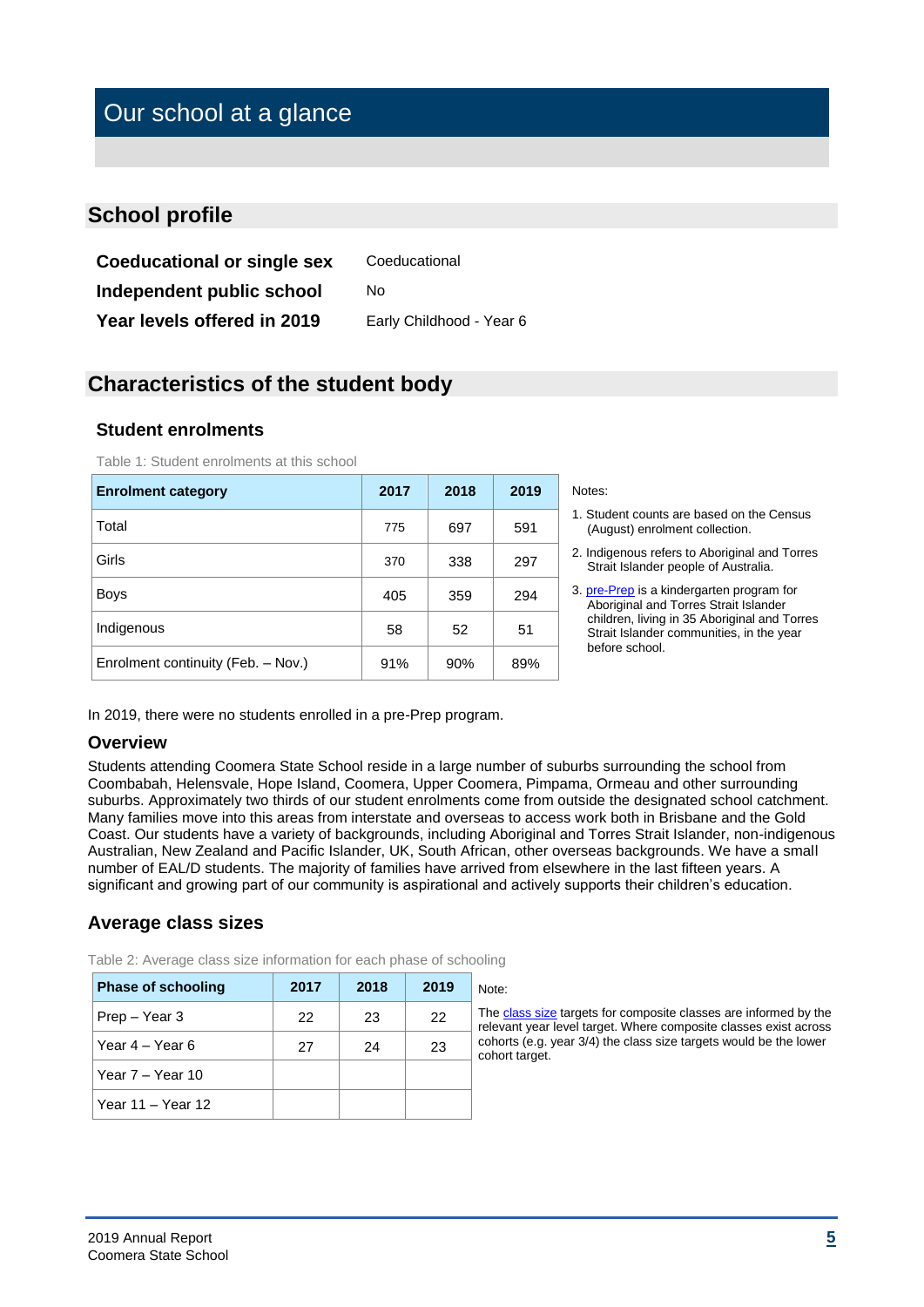# **Curriculum implementation**

Coomera State School offers exceptional learning across the key learning areas of English, Mathematics, Science, Humanities and Social Science, The Arts, Technology, Health and Physical Education and LOTE (Japanese).

Music, Dance/Drama, Physical Education, Digital Technology and Japanese are taught by specialist teachers. Humanities is taught by a specialist teacher in Prep to Year 3. Science is taught by a specialist teacher in Prep to Year 4.

Our teachers deliver a curriculum that is research based, data driven and meets the needs of every individual child. Built into our curriculum delivery is a systematic approach to developing thinking and allowing students to access learning that is personalised to them, setting goals in key areas and regularly reflecting on their progress. We take a collaborative approach to Curriculum planning. Class teachers are involved in reaching agreement on what we want our students to learn, and ensuring this is delivered in a viable and engaging manner. Year Level Teams meet on a weekly basis to discuss students learning; clarifying content, discussing the best pedagogical approach, ways to engage our learners, backward mapping from assessments, discussing data from formative and summative assessments and classroom observation and sharing problems of practice. A team approach is used to address intervention at all levels and includes teachers, support staff and leadership working together to ensure learning for all. We use research- based methods and cycles of inquiry to improve collective practice and continually challenge and reflect on the data and the progress of both students and our professional practice.

We have a supportive and engaging learning environment that ensures students are ready for learning, as well as fostering collaborative and cooperative learning opportunities.

A strong focus is on developing exceptional levels of literacy and numeracy for every student, every day. We are focussed as a school in ensuring that we do whatever possible in our curriculum delivery that enables every student to be successful and ready for the future.

# **Extra-curricular activities**

At Coomera State School, we believe in providing exceptional learning opportunities by providing a diverse range of club activities for all students in relevant year levels.

Activities include: - Coomera Can Speak - Debating - Japanese Club - Chess - Robotics/STEM - Fun Run - Athletics Carnivals - Swimming Carnival - Running Club - Strings Program - Instrumental Music - Choir - Environmental Club - Yoga - Student Council - Peer Mentor Program

# **How information and communication technologies are used to assist learning**

At Coomera State School, we recognise that a digitally rich environment can support and enhance student learning and teaching across all areas of the curriculum. As such, our school provides learning pathways to develop the knowledge, skills, understanding, attitudes and behaviours to assist students to live and work successfully in the 21st century. We seek to embed digital learning tools and opportunities that enable students to:

- Engage and explore content in an interactive manner
- Analyse and evaluate information and data
- Generate ideas and create solutions
- Problem solve and work collaboratively
- Communicate and share ideas
- Take ownership of their learning
- Promote critical and creative thinking skills
- Develop an understanding of social and ethical practices when using ICTs

Each of our classes has access to a bank of iPads and either laptop or desktop computers that have age appropriate, quality learning apps and software for each year level. Classrooms are fitted with either smart boards, data projectors or apple TVs to help facilitate dynamic learning opportunities for our teachers and students to engage, actively participate and interact across lessons. Our school also provides access to a wide range of digital resources that the school community can access throughout the day and resources that students and families can access at home.

In addition to the classroom ICT resources, we have weekly specialist lessons where teaching, learning and assessment is developed from the Digital Technologies and Media Arts curriculums. These lessons are conducted in one of two computer labs which allow for students to operate in a one to one laptop environment. Both labs also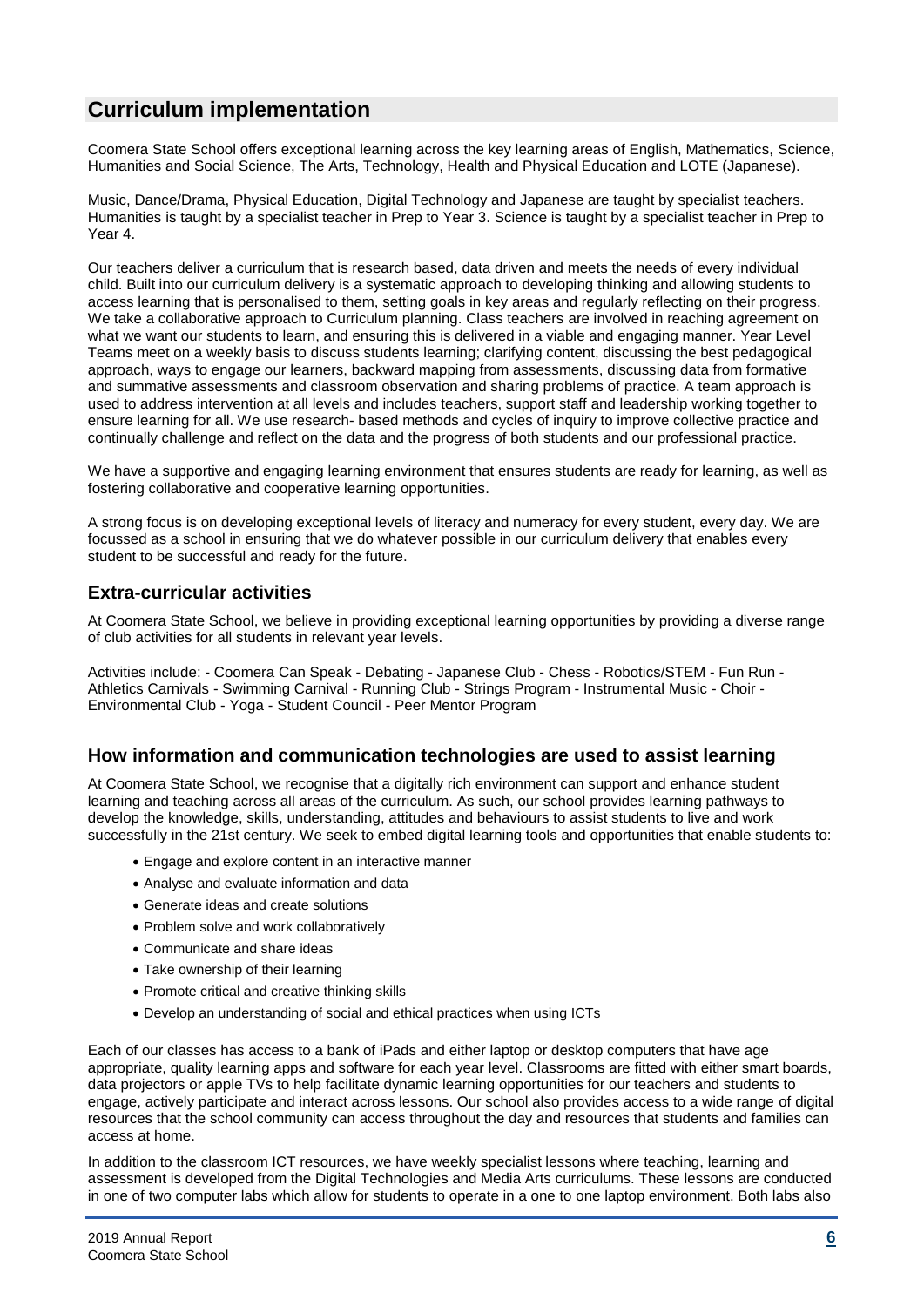house separate iPad banks designated for specific use in these specialist class times. We also have a green screen room and 3D printing facilities, allowing classes to create presentations and projects in a fun, engaging and creative way. Moreover, students have access to contemporary digital technologies including robotics equipment that enable students' opportunities to program and code. A 'makerspace' lunchtime area has also been established in a separate lab for students to tinker, play, build and interact with equipment in a hands-on and STEAM centred environment.

Coomera State School is responsive to the rapidly evolving nature of technologies and the dynamic role these emerging tools can play in a contemporary learning environment. Our school aspires to remain up to date with technological developments that will enhance the way teachers teach and students learn in an information rich society.

# **Social climate**

# **Overview**

At Coomera State School, we are committed to providing a safe, supportive and disciplined learning environment through the explicit teaching of our school expectations Be Safe, Be Respectful, Be a Learner supported by an evidence based framework – Positive Behaviour for Learning.

Coomera State School has a range of programs to support the social development of students. This includes the school wide Positive Behaviour for Learning matrix and social skill lessons through the Second Steps program.

The school leadership team and year level teachers routinely analyse behaviour data and actively teach social skills through weekly focus expectations lessons. Students who display the positive behaviour are acknowledged through superhero slips and these are accumulated in exchange for levelled acknowledgements. These achievements are celebrated with our school community through our school newsletter and other communications. Our school is supported by the services of a Behaviour Support Teacher five days a week, Guidance Officer for three days a week, and a School Chaplain one and a half days a week. Our Peer Mentor program supports students in Year 5 and 6 to increase their knowledge of conflict resolution and provide support for safe and cooperative play throughout the junior play areas.

Our Student Council operates at the school with students in Year 4 to 6 undertaking a variety of charity fundraising events, raising awareness of the needs of others as well as providing valuable input into the ongoing development of the school. Families are supported with accessing supports through our connections with local support agencies and various parenting supports within the local community.

# **Parent, student and staff satisfaction**

Tables 3–5 show selected items from the Parent/Caregiver, Student and Staff School Opinion Surveys.

| Percentage of parents/caregivers who agree# that:                                                         | 2017 | 2018 | 2019 |
|-----------------------------------------------------------------------------------------------------------|------|------|------|
| their child is getting a good education at school (S2016)                                                 | 97%  | 89%  | 97%  |
| this is a good school (S2035)                                                                             | 97%  | 90%  | 83%  |
| their child likes being at this school* (S2001)                                                           | 97%  | 95%  | 88%  |
| their child feels safe at this school* (S2002)                                                            | 100% | 87%  | 82%  |
| their child's learning needs are being met at this school* (S2003)                                        | 100% | 90%  | 93%  |
| their child is making good progress at this school* (S2004)                                               | 97%  | 90%  | 95%  |
| teachers at this school expect their child to do his or her best <sup>*</sup> (S2005)                     | 100% | 98%  | 98%  |
| teachers at this school provide their child with useful feedback about his<br>or her school work* (S2006) | 100% | 89%  | 97%  |
| teachers at this school motivate their child to learn* (S2007)                                            | 100% | 92%  | 93%  |
| teachers at this school treat students fairly* (S2008)                                                    | 97%  | 84%  | 83%  |
| they can talk to their child's teachers about their concerns* (S2009)                                     | 94%  | 95%  | 90%  |
| this school works with them to support their child's learning* (S2010)                                    | 97%  | 90%  | 86%  |
| this school takes parents' opinions seriously* (S2011)                                                    | 82%  | 81%  | 77%  |

# Table 3: Parent opinion survey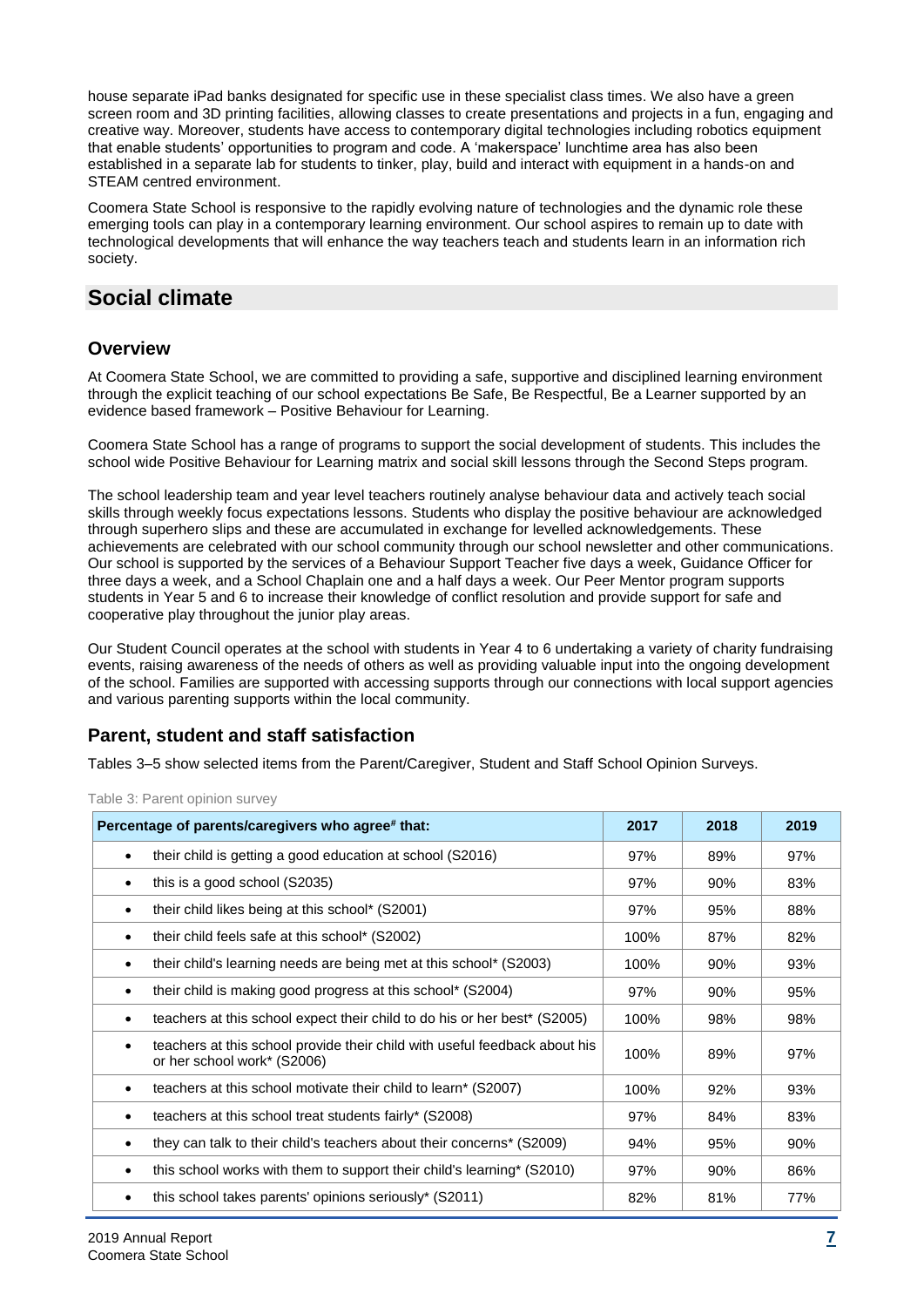| Percentage of parents/caregivers who agree# that:         |     | 2018 | 2019 |
|-----------------------------------------------------------|-----|------|------|
| student behaviour is well managed at this school* (S2012) | 85% | 78%  | 73%  |
| this school looks for ways to improve* (S2013)            | 97% | 89%  | 80%  |
| this school is well maintained* (S2014)                   | 91% | 92%  | 87%  |

\* Nationally agreed student and parent/caregiver items.

# 'Agree' represents the percentage of respondents who Somewhat Agree, Agree or Strongly Agree with the statement.

DW = Data withheld to ensure confidentiality.

#### Table 4: Student opinion survey

| Percentage of students who agree# that:                                              | 2017 | 2018 | 2019 |
|--------------------------------------------------------------------------------------|------|------|------|
| they are getting a good education at school (S2048)<br>$\bullet$                     | 92%  | 97%  | 93%  |
| they like being at their school* (S2036)                                             | 90%  | 88%  | 91%  |
| they feel safe at their school* (S2037)                                              | 93%  | 89%  | 88%  |
| their teachers motivate them to learn* (S2038)<br>٠                                  | 97%  | 98%  | 98%  |
| their teachers expect them to do their best <sup>*</sup> (S2039)<br>$\bullet$        | 99%  | 100% | 98%  |
| their teachers provide them with useful feedback about their school<br>work* (S2040) | 94%  | 93%  | 90%  |
| teachers treat students fairly at their school* (S2041)                              | 89%  | 82%  | 89%  |
| they can talk to their teachers about their concerns* (S2042)                        | 86%  | 87%  | 82%  |
| their school takes students' opinions seriously* (S2043)                             | 75%  | 80%  | 78%  |
| student behaviour is well managed at their school* (S2044)                           | 76%  | 76%  | 65%  |
| their school looks for ways to improve* (S2045)                                      | 94%  | 93%  | 94%  |
| their school is well maintained* (S2046)<br>٠                                        | 86%  | 89%  | 88%  |
| their school gives them opportunities to do interesting things* (S2047)              | 86%  | 94%  | 89%  |

\* Nationally agreed student and parent/caregiver items.

# 'Agree' represents the percentage of respondents who Somewhat Agree, Agree or Strongly Agree with the statement.

DW = Data withheld to ensure confidentiality.

### Table 5: Staff opinion survey

| Percentage of school staff who agree# that:                                                                           | 2017 | 2018 | 2019 |
|-----------------------------------------------------------------------------------------------------------------------|------|------|------|
| they enjoy working at their school (S2069)                                                                            | 96%  | 96%  | 97%  |
| they feel that their school is a safe place in which to work (S2070)                                                  | 90%  | 94%  | 93%  |
| they receive useful feedback about their work at their school (S2071)                                                 | 91%  | 94%  | 91%  |
| they feel confident embedding Aboriginal and Torres Strait Islander<br>perspectives across the learning areas (S2114) | 87%  | 78%  | 92%  |
| students are encouraged to do their best at their school (S2072)                                                      | 99%  | 98%  | 100% |
| students are treated fairly at their school (S2073)                                                                   | 94%  | 90%  | 90%  |
| student behaviour is well managed at their school (S2074)                                                             | 79%  | 83%  | 78%  |
| staff are well supported at their school (S2075)                                                                      | 87%  | 91%  | 94%  |
| their school takes staff opinions seriously (S2076)                                                                   | 88%  | 95%  | 94%  |
| their school looks for ways to improve (S2077)                                                                        | 97%  | 97%  | 99%  |
| their school is well maintained (S2078)                                                                               | 90%  | 87%  | 91%  |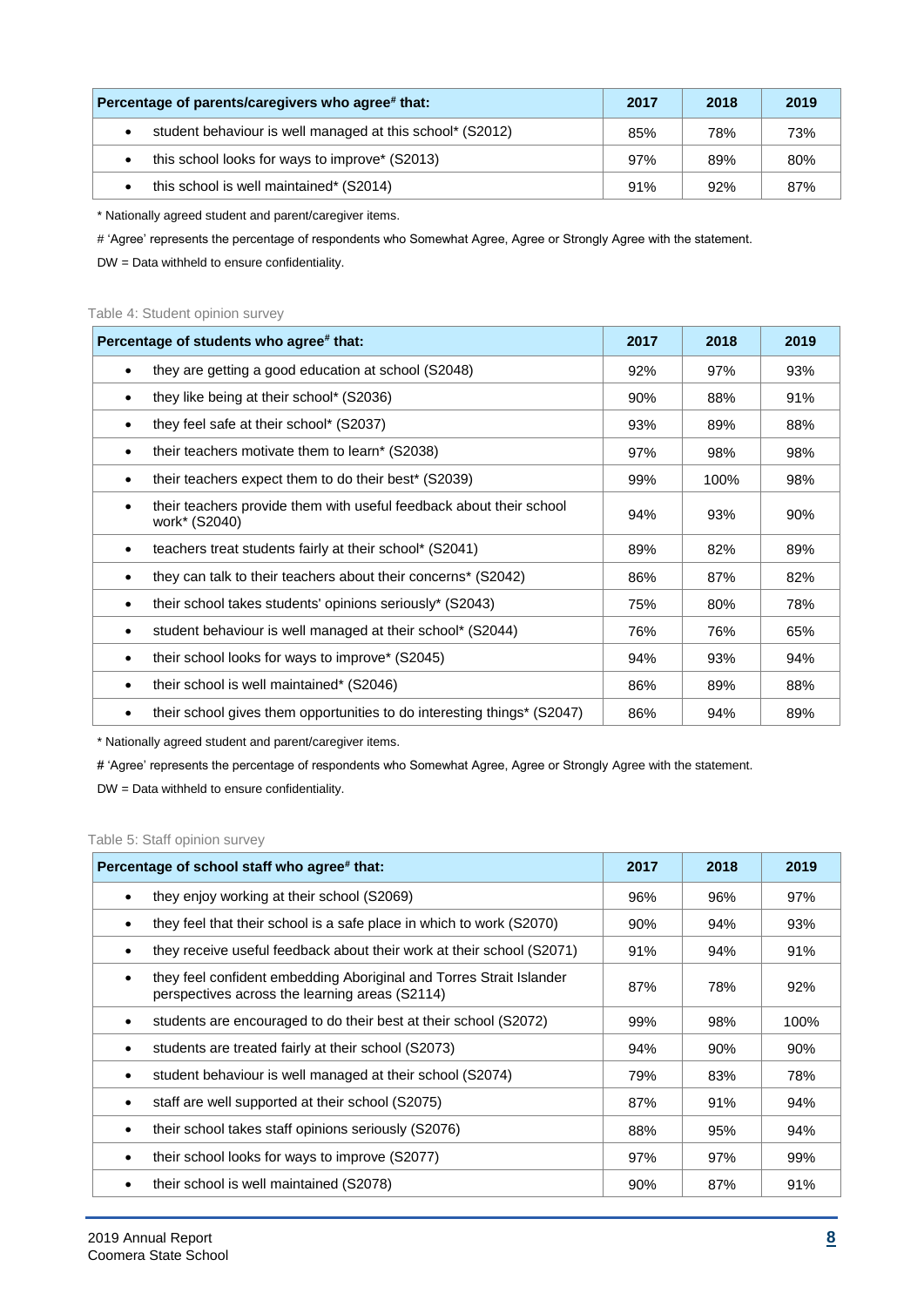| Percentage of school staff who agree# that:                            | 2017 | 2018 | 2019 |
|------------------------------------------------------------------------|------|------|------|
| their school gives them opportunities to do interesting things (S2079) | 90%  | 94%  | 90%  |

\* Nationally agreed student and parent/caregiver items.

# 'Agree' represents the percentage of respondents who Somewhat Agree, Agree or Strongly Agree with the statement.

DW = Data withheld to ensure confidentiality.

# **Parent and community engagement**

Parents and community volunteers are actively encouraged at Coomera State School and are an integral component of our programs. Communication between home and school is maintained via our weekly whole school newsletter, as well as class newsletters. These newsletters keep our community up to date with core learning for each year level as well as class news, events and requirements. Our school website and Facebook pages are updated daily, and attempt to keep parents and the wider community informed of upcoming special events, P&C news, student achievements and general reminders.

We are proud of our parent involvement, and we celebrate our volunteers. A recent morning tea, attended by our local MP, Mark Boothman, saw over 50 parents acknowledged via a certificate for their support of learning here at Coomera. Parents have a wide range of opportunities to become involved in their child's education and can choose to volunteer regularly in the classroom, change home readers, attend special events such as sports days, book week activities, etc. or attend excursions.

Our P&C is an active group, and welcomes all parents to become involved in whatever capacity they feel comfortable. Meetings are held twice a term, and it is usual for up to 20 members to attend. This important group promotes our school in the community, is kept informed of school policy and procedures and helps make decisions to benefit the students and school. The P&C assists in the running of many school events, including "Carols by Glowlight", a very popular community event that is now in its eighth year.

Coomera State School enjoys an excellent working relationship with the following community and business organisations:



# **Respectful relationships education programs**

Coomera State School has developed and implemented programs that focus on appropriate, respectful, equitable and healthy relationships as well as developing awareness of personal safety, including identifying and responding to abuse and violence, developing students'' skills to be able to resolve conflict without violence and to recognise, react and report when they or others are unsafe.

At Coomera State School, this approach includes:

- implementation of the Australian Curriculum
- the whole school Positive Behaviour for learning approach including intervention support programs
- Second Steps Program delivered across Prep to Year 6
- Brainstorm Production show delivered to Prep to Year 6 Life Education sessions for Prep to Year 6
- Chaplaincy led programs
- Guidance Officer lead programs
- Community for Children programs
- 'Day for Daniel' with explicit lessons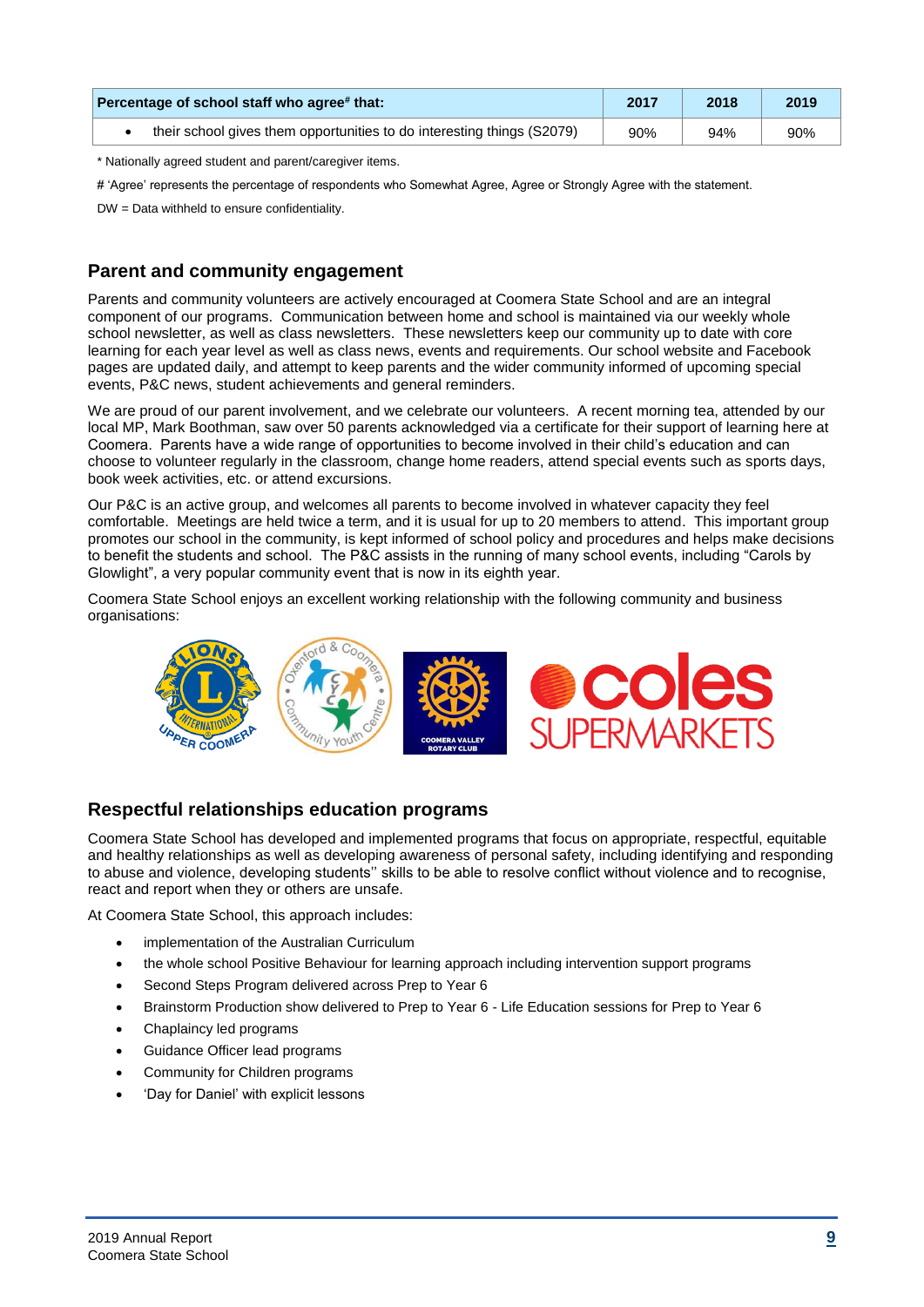# **School disciplinary absences**

| <b>Type of school disciplinary</b><br>absence | 2017 | 2018 | 2019 | Note:<br>Scho  |
|-----------------------------------------------|------|------|------|----------------|
| Short suspensions $-1$ to 10 days             | 119  | 55   | 56   | enfor<br>preju |
| Long suspensions $-11$ to 20 days             | 2    |      |      | schoo          |
| Exclusions                                    |      | 2    |      |                |
| Cancellations of enrolment                    |      |      |      |                |

Table 6: Count of incidents for students recommended for school disciplinary absences at this school

School disciplinary absences (SDAs) are absences nforced by a school for student conduct that is rejudicial to the good order and management of the chool.

# **Environmental footprint**

# **Reducing this school's environmental footprint**

Developing a sustainable school based on a set of values that include respect, care and compassion for ourselves, others and the environment.

The school operates split cycle air conditioning which has been supplied to ameliorate the noise of the adjacent motorway and despite this has maintained efforts to reduce electrical consumption.

Table 7: Environmental footprint indicators for this school

| <b>Utility category</b> | 2016-2017 | 2017-2018 | 2018-2019 | N<br>С         |
|-------------------------|-----------|-----------|-----------|----------------|
| Electricity (kWh)       | 292,154   | 264,932   | 269,147   | EI<br>in<br>in |
| Water (kL)              | 10,346    | 19,421    | 4,331     | Cá<br>fo       |

lote: Consumption data is compiled from sources including ERM, Ergon, CS Energy reports and utilities data entered into OneSchool\* by schools. The data provides an indication of the consumption trend in each of the utility ategories which impact on this school's environmental otprint.

\*OneSchool is the department's comprehensive software suite that schools use to run safe, secure, sustainable and consistent reporting and administrative processes.

# **School funding**

# **School income broken down by funding source**

School income, reported by financial year accounting cycle using standardized national methodologies and broken down by funding source is available via the *[My School](http://www.myschool.edu.au/)* website.

# *How to access our income details*

- 1. Click on the *My School* link [http://www.myschool.edu.au/.](http://www.myschool.edu.au/)
- 2. Enter the school name or suburb of the school you wish to search.

| Search by school name or suburb |  | <b>School sector</b> | School type | <b>State</b> |  |
|---------------------------------|--|----------------------|-------------|--------------|--|
|                                 |  |                      |             |              |  |

3. Click on 'View School Profile' of the appropriate school to access the school's profile.

**View School Profile** 

4. Click on 'Finances' and select the appropriate year to view the school financial information.

| School profile | <b>NAPLAN</b> | $\mathbf{v}$ . | Attendance | <b>Finances</b> | VET in schools | Senior secondary | Schools map |
|----------------|---------------|----------------|------------|-----------------|----------------|------------------|-------------|
|                |               |                |            |                 |                |                  |             |

Note: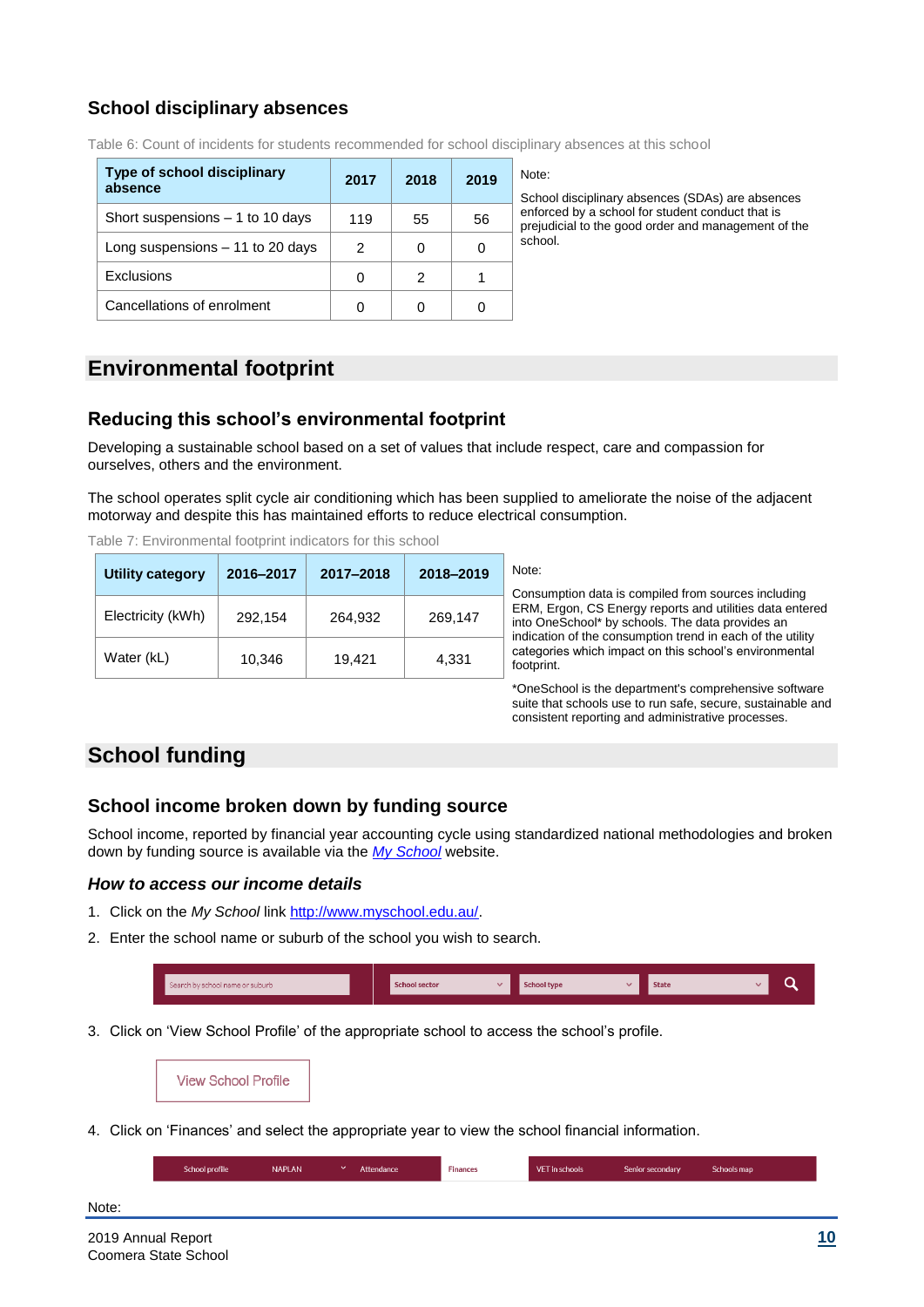If you are unable to access the internet, please contact the school for a hard copy of the school's financial information.

# Our staff profile

# **Workforce composition**

# **Staff composition, including Indigenous staff**

Table 8: Workforce composition for this school

| <b>Description</b>    | Teaching staff* | Non-teaching staff | Indigenous** staff |
|-----------------------|-----------------|--------------------|--------------------|
| Headcounts            | 58              |                    | <ວ                 |
| Full-time equivalents | 51              | 34                 | <ວ                 |

\*Teaching staff includes School Leaders.

\*\* *Indigenous* refers to Aboriginal and Torres Strait Islander people of Australia.

# **Qualification of all teachers**

| <b>Highest level of qualification</b> | <b>Number of qualifications</b> |
|---------------------------------------|---------------------------------|
| <b>Doctorate</b>                      |                                 |
| <b>Masters</b>                        | 5                               |
| Graduate Diploma etc.*                | 3                               |
| <b>Bachelor degree</b>                | 32                              |
| <b>Diploma</b>                        | 7                               |
| Certificate                           |                                 |

\*Graduate Diploma etc. includes Graduate Diploma, Bachelor Honours Degree, and Graduate Certificate.

# **Professional development**

# **Expenditure on and teacher participation in professional development**

The total amount expended on teacher professional development in 2019 was \$ 17 933.80

The major professional development initiatives are as follows:

- Robotics workshop
- First Aid and CPR Training
- PBL Conference for leaders of Positive Behaviour for Learning
- First Aid training for designated staff
- Wellbeing & Mindset
- Curiculum Workshops
- Reading Workshops
- iPad for inclusive learning training
- Mental Health Workshop
- Managing Challenging Behaviour Workshops
- Clarity What matters most in learning, teaching and leading

The proportion of the teaching staff involved in professional development activities during 2019 was 100%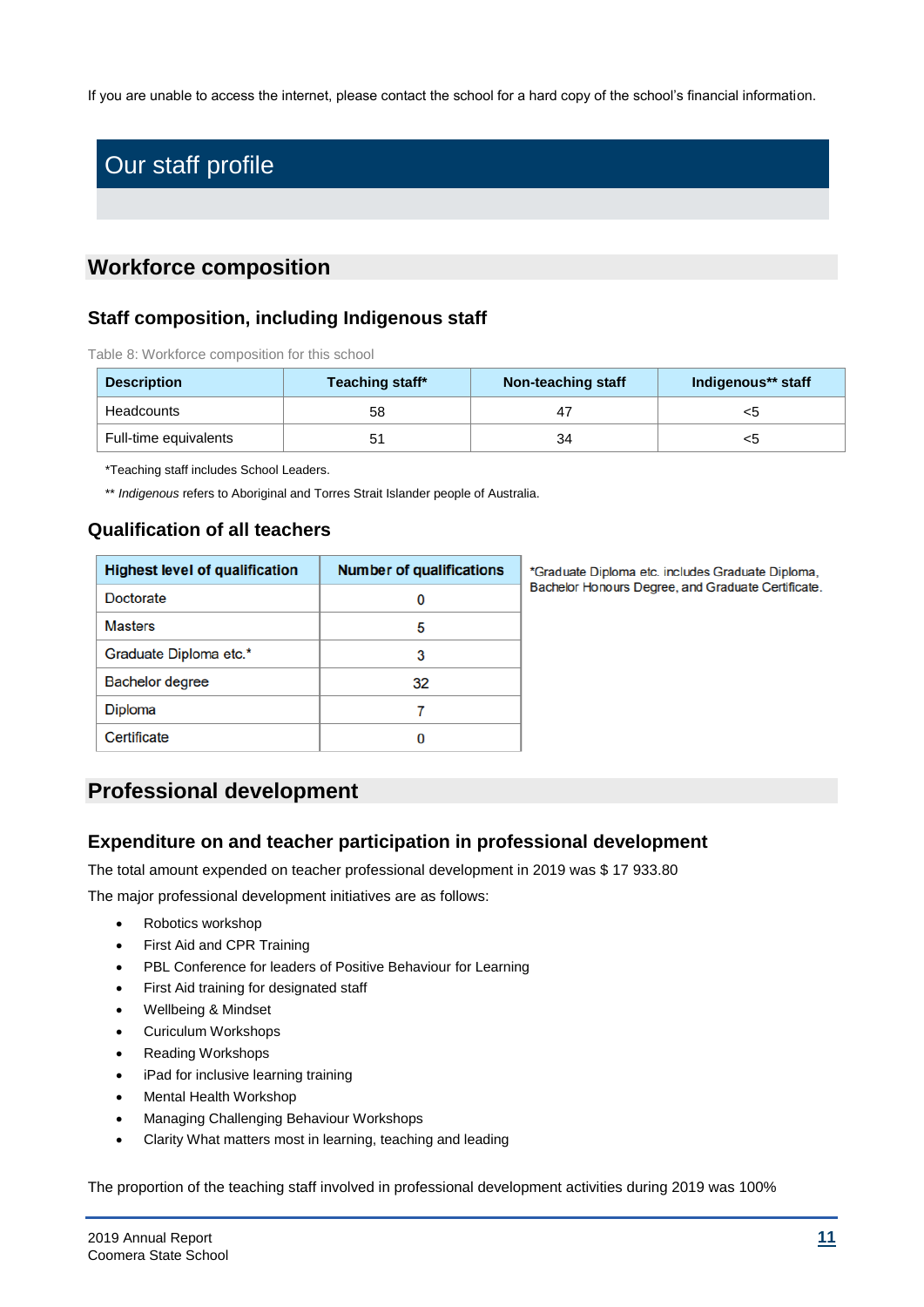# **Staff attendance and retention**

# **Staff attendance**

Table 10: Average staff attendance for this school as percentages

| <b>Description</b>                                                     | 2017 | 2018 | 2019 |
|------------------------------------------------------------------------|------|------|------|
| Staff attendance for permanent and temporary staff and school leaders. | 96%  | 96%  | 96%  |

# **Proportion of staff retained from the previous school year**

From the end of the previous school year, 96% of staff were retained by the school for the entire 2019.

# Performance of our students

# **Key student outcomes**

# **Student attendance**

The overall student attendance rate in 2019 for all Queensland state Primary schools was 92%.

Tables 11–12 show attendance rates at this school as percentages.

#### Table 11: Overall student attendance at this school

| <b>Description</b>                                       | 2017 | 2018 | 2019 |
|----------------------------------------------------------|------|------|------|
| Overall attendance rate* for students at this school     | 92%  | 92%  | 93%  |
| Attendance rate for Indigenous** students at this school | 88%  | 90%  | 90%  |

\* Student attendance rate = the total of full-days and part-days that students attended divided by the total of all possible days for students to attend (expressed as a percentage).

\*\* *Indigenous* refers to Aboriginal and Torres Strait Islander people of Australia.

Table 12: Average student attendance rates for each year level at this school

| <b>Year level</b> | 2017 | 2018 | 2019 | Year k |
|-------------------|------|------|------|--------|
| Prep              | 93%  | 93%  | 94%  | Year 7 |
| Year 1            | 90%  | 93%  | 94%  | Year 8 |
| Year <sub>2</sub> | 90%  | 93%  | 94%  | Year 9 |
| Year <sub>3</sub> | 93%  | 92%  | 91%  | Year 1 |
| Year 4            | 94%  | 91%  | 92%  | Year 1 |
| Year 5            | 92%  | 93%  | 92%  | Year 1 |
| Year 6            | 93%  | 92%  | 94%  |        |

**Year level 2017 2018 2019 Year level 2017 2018 2019** Notes: Year 7 Year 9 Year 10 Year 11 Year 12

- 1. Attendance rates effectively count attendance for every student for every day of attendance in Semester 1.
- 2. Student attendance rate = the total of full-days and part-days that students attended divided by the total of all possible days for students to attend (expressed as a percentage).
- 3. DW = Data withheld to ensure confidentiality.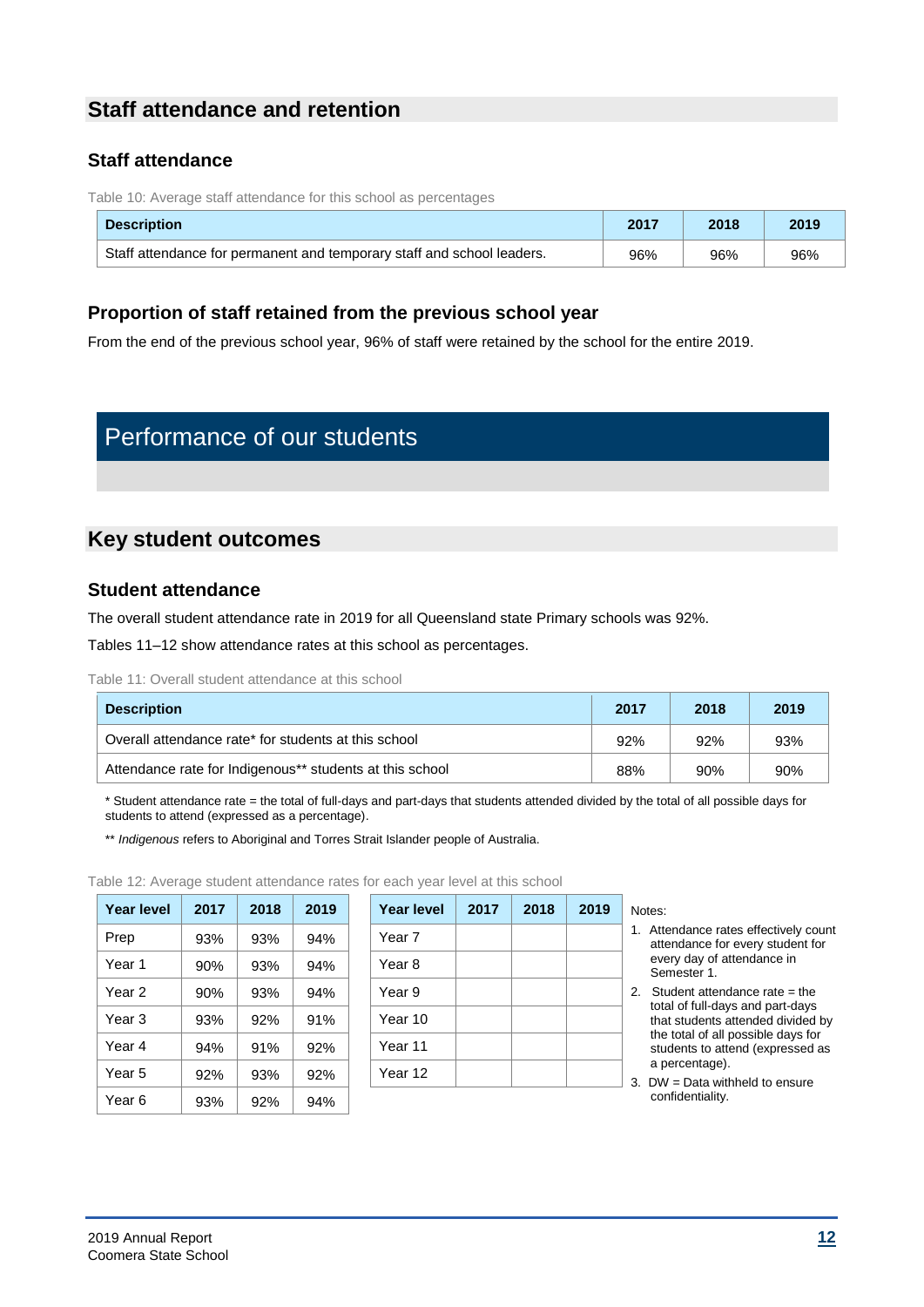# **Student attendance distribution**

Graph 1: Proportion of students by attendance rate



# **Description of how this school manages non-attendance**

Queensland state schools manage non-attendance in line with the Queensland Department of Education procedures: *[Managing Student Absences and Enforcing Enrolment and Attendance at State Schools](http://ppr.det.qld.gov.au/education/management/Pages/Managing-Student-Absences-and-Enforcing-Enrolment-and-Attendance-at-State-Schools.aspx)*; and *[Roll](http://ppr.det.qld.gov.au/education/management/Pages/Roll-Marking-in-State-Schools.aspx)  [Marking in State Schools,](http://ppr.det.qld.gov.au/education/management/Pages/Roll-Marking-in-State-Schools.aspx)* which outline processes for managing and recording student attendance and absenteeism.

At Coomera State School, teachers, leaders and office staff monitor student attendance closely making positive approaches to families to ensure students are in attendance at school when they can be.

To track student attendance, class rolls are marked online through the department's One School every day in the morning and in the afternoon. If a student is absent from school without reason, the parent contact is made via SMS. Reminder letters are sent home from the Principal/Deputy each term to those families whose child is at risk due to low attendance rates. Further support is offered from the Principal/Deputy through a meeting to plan supports to improve attendance.

Attendance updates and information are published in the school newsletter and provide families with regular feedback on the importance of maximum participation in school.

Classes celebrate achievement of attendance targets each week by selecting the school bell for the end of play breaks. Students who achieve 95% and 100% attendance are acknowledged as part of the school's termly assemblies and also at the end of the semester with a certificate.

# **NAPLAN**

Our reading, writing, spelling, grammar and punctuation, and numeracy results for the Years 3, 5, 7 and 9 NAPLAN tests are available via the *[My School](http://www.myschool.edu.au/)* website.

# *How to access our NAPLAN results*

- 1. Click on the *My School* link [http://www.myschool.edu.au/.](http://www.myschool.edu.au/)
- 2. Enter the school name or suburb of the school you wish to search.

| Search by school name or suburb | <b>School sector</b> | School type | <b>State</b> | ∽ |
|---------------------------------|----------------------|-------------|--------------|---|
|                                 |                      |             |              |   |

3. Click on 'View School Profile' of the appropriate school to access the school's profile.

**View School Profile** 

4. Click on 'NAPLAN' to access the school NAPLAN information.

| School profile | <b>NAPLAN</b> | Attendance | <b>Finances</b> | <b>VET</b> in schools | Senior secondary | Schools map |
|----------------|---------------|------------|-----------------|-----------------------|------------------|-------------|
|                |               |            |                 |                       |                  |             |

Notes: